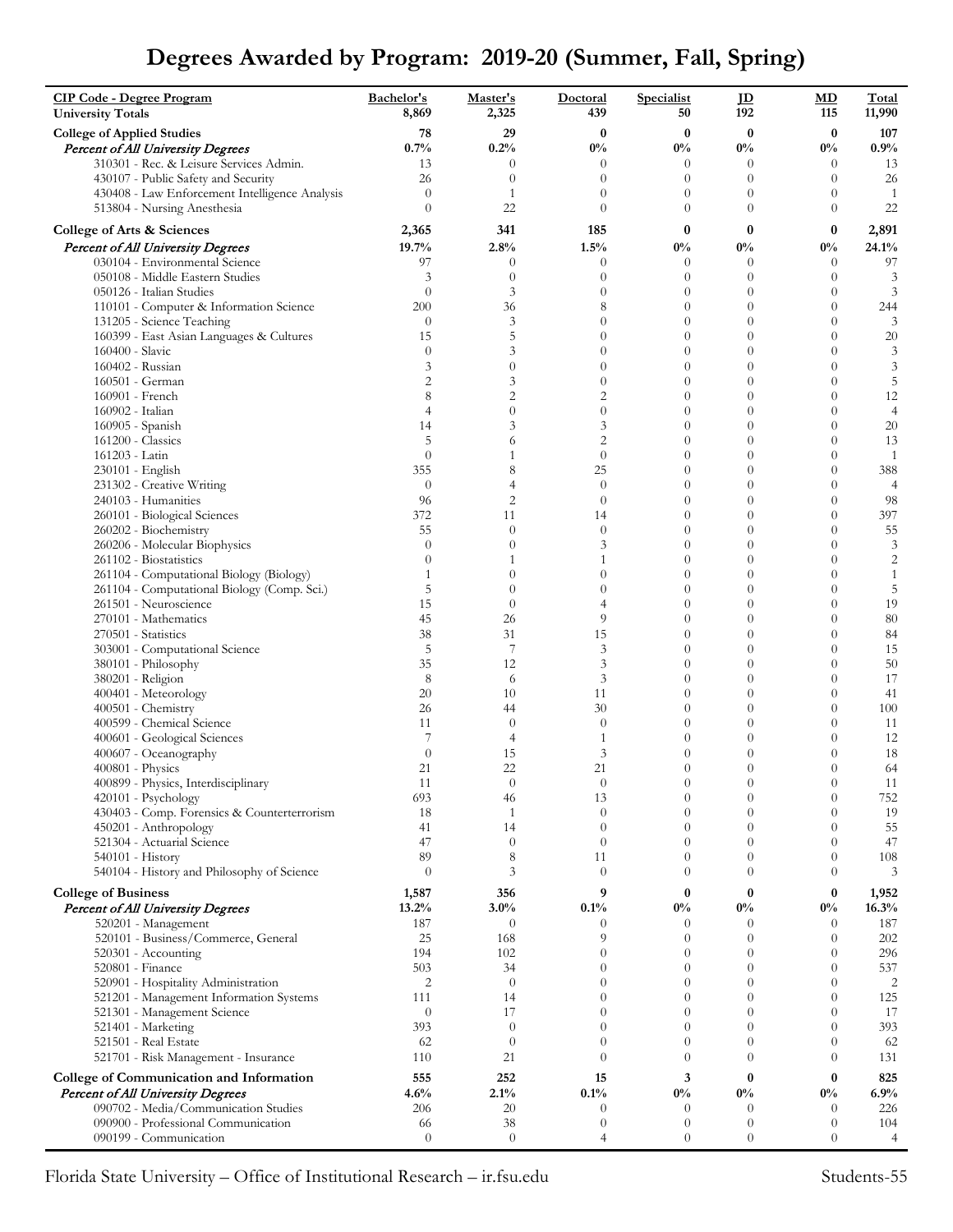## **Degrees Awarded by Program: 2019-20 (Summer, Fall, Spring)**

| <b>CIP Code - Degree Program</b>                                       | Bachelor's           | Master's             | <b>Doctoral</b>            | <b>Specialist</b>          | $\mathbf{D}$               | MD                               | Total                     |
|------------------------------------------------------------------------|----------------------|----------------------|----------------------------|----------------------------|----------------------------|----------------------------------|---------------------------|
| College of Communication and Information (continued)                   |                      |                      |                            |                            |                            |                                  |                           |
| 110103 - Information Technology                                        | 197                  | 36                   | $\theta$                   | $\theta$                   | 0                          | $\theta$                         | 233                       |
| 510204 - Communication Sciences & Disorders                            | 86                   | 65                   | 6                          | $\theta$                   | $\theta$                   | $\theta$                         | 157                       |
| College of Criminology & Criminal Justice                              | 496                  | 89                   | 7                          | $\bf{0}$                   | $\boldsymbol{0}$           | $\bf{0}$                         | 592                       |
| Percent of All University Degrees                                      | 4.1%                 | 0.7%                 | 0.1%                       | $0\%$                      | $0\%$                      | $0\%$                            | 4.9%                      |
| 430104 - Criminology                                                   | 475                  | 89                   | 7                          | $\theta$                   | $\theta$                   | $\overline{0}$                   | 571                       |
| 430403 - Comp. Forensics & Counterterrorism                            | 21                   | $\theta$             | $\overline{0}$             | $\theta$                   | $\theta$                   | $\theta$                         | 21                        |
| <b>College of Education</b>                                            | 260                  | 323                  | 63                         | 47                         | $\bf{0}$                   | $\bf{0}$                         | 693                       |
| <b>Percent of All University Degrees</b>                               | 2.2%                 | 2.7%                 | $0.5\%$                    | 0.4%                       | $0\%$                      | $0\%$                            | 5.8%                      |
| 130301 - Curriculum and Instruction                                    | $\overline{0}$       | 120                  | 12                         | 1                          | $\theta$                   | $\theta$                         | 133                       |
| 130401 - Educational Leadership/Administration                         | $\overline{0}$       | 21                   | 10                         | 11                         | $\theta$                   | $\theta$                         | 42                        |
| 130406 - Higher Education                                              | $\theta$             | 35                   | 8                          | 1                          | $\theta$                   | $\overline{0}$                   | 44                        |
| 130501 - Instructional Systems                                         | $\theta$<br>$\theta$ | 25<br>$\overline{4}$ | 6<br>3                     | $\theta$<br>$\theta$       | $\overline{0}$<br>$\theta$ | $\theta$<br>$\theta$             | 31<br>7                   |
| 130603 - Measurement & Statistics<br>130901 - Foundations of Education | $\overline{0}$       | $\overline{2}$       | 4                          | $\theta$                   | $\boldsymbol{0}$           | $\theta$                         | 6                         |
| 131001 - Special Education                                             | 17                   | $\theta$             | $\theta$                   | $\theta$                   | $\overline{0}$             | $\overline{0}$                   | 17                        |
| 131009 - Visual Disabilities                                           | 13                   | $\theta$             | $\theta$                   | $\theta$                   | 0                          | $\theta$                         | 13                        |
| 131101 - Counseling & Human Systems                                    | $\theta$             | 34                   | 10                         | 33                         | $\overline{0}$             | $\theta$                         | $77\,$                    |
| 131202 - Elementary Education                                          | 60                   | $\theta$             | $\theta$                   | $\theta$                   | $\theta$                   | $\theta$                         | 60                        |
| 131305 - English Education                                             | 20                   | $\theta$             | $\theta$                   | $\theta$                   | $\boldsymbol{0}$           | $\theta$                         | 20                        |
| 131317 - Social Science Education                                      | 18                   | $\theta$             | $\theta$                   | $\theta$                   | $\overline{0}$             | $\overline{0}$                   | 18                        |
| 310504 - Sport Management                                              | 132                  | 61                   | $\theta$                   | $\theta$                   | $\overline{0}$             | $\theta$                         | 193                       |
| 422806 - Educational Psychology                                        | $\overline{0}$       | 21                   | 9                          | 1                          | $\overline{0}$             | $\theta$                         | 31                        |
| 512310 - Rehabilitation Counseling                                     | $\theta$             | $\theta$             | 1                          | $\theta$                   | $\theta$                   | $\theta$                         | $\mathbf{1}$              |
| <b>College of Engineering</b>                                          | 372                  | 72                   | 34                         | $\bf{0}$                   | $\bf{0}$                   | $\bf{0}$                         | 478                       |
| <b>Percent of All University Degrees</b>                               | 3.1%                 | 0.6%                 | 0.3%                       | $0\%$                      | $0\%$                      | $0\%$                            | 4.0%                      |
| 140501 - Biomedical Engineering                                        | $\theta$             | 7                    | $\mathbf{1}$               | $\theta$                   | $\theta$                   | $\theta$                         | $\,8\,$                   |
| 140701 - Chemical Engineering                                          | 62                   | $\overline{4}$       | 3                          | $\overline{0}$             | $\theta$                   | $\theta$                         | 69                        |
| 140801 - Civil Engineering                                             | 89                   | 8                    | 9                          | $\theta$                   | $\theta$                   | $\theta$                         | 106                       |
| 140901 - Computer Engineering                                          | 41                   | $\theta$             | $\theta$                   | $\theta$                   | $\theta$                   | $\theta$                         | 41                        |
| 141001 - Electrical Engineering                                        | 49                   | 13                   | 10                         | $\theta$                   | $\theta$                   | $\theta$                         | 72                        |
| 141901 - Mechanical Engineering                                        | 92                   | 24                   | 5                          | $\theta$                   | $\boldsymbol{0}$           | $\theta$                         | 121                       |
| 142701 - Systems Engineering                                           | $\theta$             | 9                    | $\theta$                   | $\theta$                   | $\overline{0}$             | $\theta$                         | 9                         |
| 143501 - Industrial Engineering                                        | 39                   | 7                    | 6                          | $\theta$                   | $\theta$                   | $\theta$                         | 52                        |
| <b>College of Entrepreneurship</b>                                     | 257                  | $\bf{0}$             | $\bf{0}$                   | $\bf{0}$                   | $\bf{0}$                   | $\bf{0}$                         | 257                       |
| <b>Percent of All University Degrees</b>                               | 2.1%                 | $0\%$                | $0\%$                      | $0\%$                      | $0\%$                      | $0\%$                            | 2.1%                      |
| 190901 - Retail Entrepreneurship                                       | 164                  | $\theta$             | $\theta$                   | $\theta$                   | $\theta$                   | $\theta$                         | 164                       |
| 520701 - Entrepreneurship                                              | 93                   | $\theta$             | $\theta$                   | $\theta$                   | $\theta$                   | $\theta$                         | 93                        |
| <b>College of Fine Arts</b>                                            | 233                  | 84                   | 7                          | 0                          | 0                          | $\bf{0}$                         | 324                       |
| Percent of All University Degrees                                      | 1.9%                 | 0.7%                 | 0.1%                       | $0\%$                      | $0\%$                      | $0\%$                            | 2.7%                      |
| 131302 - Art Education                                                 | $\theta$             | 13                   | 4                          | $\theta$                   | $\theta$                   | $\overline{0}$                   | 17                        |
| 500301 - Dance                                                         | 19                   | 11                   | $\theta$                   | $\theta$                   | 0                          | $\theta$                         | 30                        |
| 500408 - Interior Design                                               | 37                   | 6                    | $\theta$                   | $\theta$                   | $\overline{0}$             | $\theta$                         | 43                        |
| 500501 - Theatre<br>500702 - Studio Art                                | 62<br>90             | 23<br>8              | $\overline{c}$<br>$\theta$ | $\theta$<br>$\theta$       | $\theta$<br>$\overline{0}$ | $\theta$<br>$\overline{0}$       | $87\,$<br>98              |
| 500703 - History & Criticism of Art                                    | 25                   | 8                    | $\mathbf{1}$               | $\theta$                   | $\overline{0}$             | $\overline{0}$                   | 34                        |
| 501002 - Arts Administration - Art                                     | $\overline{0}$       | $\overline{2}$       | $\theta$                   | $\theta$                   | $\overline{0}$             | $\overline{0}$                   | $\overline{c}$            |
| 512301 - Art Therapy                                                   | $\theta$             | 13                   | $\theta$                   | $\Omega$                   | $\theta$                   | $\theta$                         | 13                        |
|                                                                        |                      |                      |                            |                            |                            |                                  |                           |
| The Graduate School<br>Percent of All University Degrees               | $\bf{0}$<br>$0\%$    | $\bf{0}$<br>$0\%$    | $\overline{2}$<br>$0\%$    | 0<br>$0\%$                 | $\bf{0}$<br>$0\%$          | $\bf{0}$<br>$0\%$                | $\boldsymbol{2}$<br>$0\%$ |
|                                                                        | 227                  | $\bf{0}$             | $\bf{0}$                   |                            | $\bf{0}$                   | $\bf{0}$                         | 227                       |
| <b>College of Hospitality</b><br>Percent of All University Degrees     | 1.9%                 | $0.0\%$              | $0.0\%$                    | 0<br>$0\%$                 | $0\%$                      | $0\%$                            | 1.9%                      |
| 520901 - Hospitality Administration                                    | 227                  | $\theta$             | $\Omega$                   | $\theta$                   | $\Omega$                   | $\theta$                         | 227                       |
| <b>College of Human Sciences</b>                                       | 556                  | 20                   | 15                         | $\bf{0}$                   | $\bf{0}$                   | $\bf{0}$                         | 591                       |
| Percent of All University Degrees                                      | 4.6%                 | 0.2%                 | 0.1%                       | $0\%$                      | $0\%$                      | $0\%$                            | 4.9%                      |
| 190101 - Human Sciences                                                | $\overline{0}$       | $\theta$             | 6                          | $\theta$                   | $\theta$                   | $\theta$                         | 6                         |
| 190701 - Family and Child Sciences                                     | 301                  | $\theta$             | $\theta$                   | $\theta$                   | $\theta$                   | $\theta$                         | 301                       |
| 260908 - Exercise Physiology                                           | 161                  | 13                   | 3                          | $\theta$                   | $\theta$                   | $\theta$                         | 177                       |
| 510913 - Athletic Training<br>511505 - Marriage and the Family         | 60<br>$\theta$       | $\theta$<br>$\theta$ | $\theta$<br>6              | $\overline{0}$<br>$\theta$ | $\theta$<br>$\overline{0}$ | $\overline{0}$<br>$\overline{0}$ | 60<br>6                   |
|                                                                        |                      |                      |                            |                            |                            |                                  |                           |